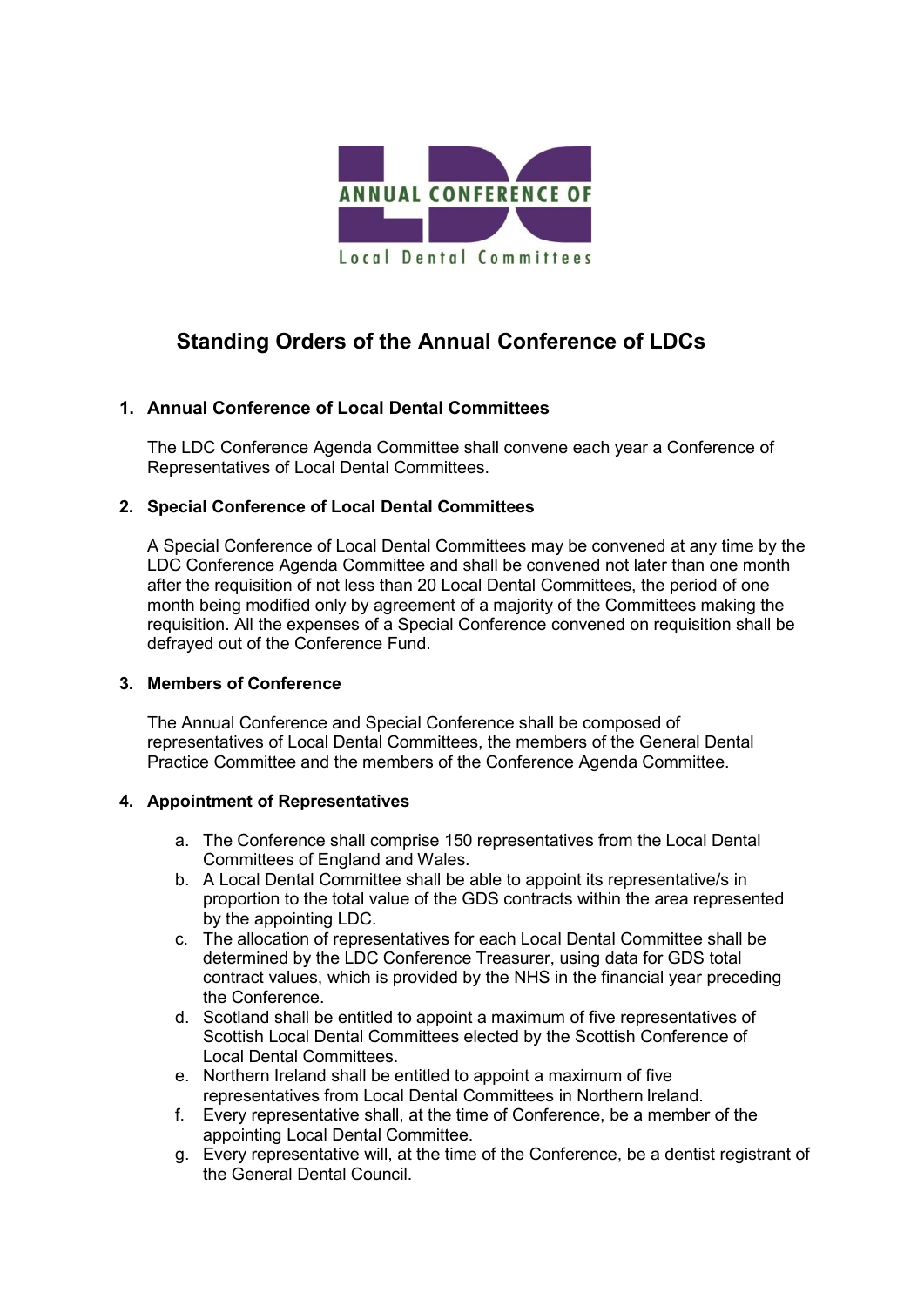- h. Named non-registrants may attend as observers at the discretion of the Chair of the Conference.
- i. A Local Dental Committee entitled to appoint only one representative may also appoint one named observer from their LDC to attend the Conference, such an observer having no power to vote, and whose attendance at the Conference shall be at the expense of the appointing Local Dental **Committee.**

## **5. Proposal of Motions to an Annual Conference**

- a. Motions for the Conference Agenda may be proposed by any Local Dental Committee or by the General Dental Practice Committee
- b. Neither the General Dental Practice Committee nor any Local Dental Committee may not normally propose more than two motions unless agreed by the LDC Conference Chair.
- c. No motion shall normally be included in the Conference Agenda unless notice thereof is received in writing by the LDC Conference Agenda Committee Secretary not less than six weeks before the date of the Conference.
- d. Motions thus received shall be circulated to all Local Dental Committees not less than four weeks before the Conference.
- e. Motions shall be agreed with the submitting LDC, where there is a need to redraft a motion for clarity.
- f. Motions of an urgent nature may be admitted for debate at the discretion of the Conference Chair, notwithstanding that notice was not given as specified above.

### **6. Procedure as to Seconding Motions and Amendments**

No seconder shall be required for any circulated motion or amendment proposed to the Conference by the General Dental Practice Committee or by a Local Dental Committee, but seconders shall be required for all other propositions.

### **7. Conference Agenda Committee**

- a. The Agenda Committee shall consist of the Conference Chair, Chair-Elect and Immediate Past Chair of the Annual Conference, the Honorary Treasurer, the Chair of the General Dental Practice Committee, and three Local Dental Committee representative members of Conference who shall not be a member of the GDPC at the time of election. The Committee shall be chaired by the Conference Chair.
- b. The duty of the Conference Agenda Committee shall be to settle the Order of the Agenda for the Annual or any Special Conference, to make recommendations to the Conference as to the conduct of the business and Conference arrangements generally, to ensure that Conference resolutions are considered expeditiously and appropriately by the General Dental Practice Committees or other appropriate bodies, and to report such resolutions to Conference representatives in a timely manner.
- c. The Conference Agenda Committee shall have the power to invite to Conference special observers, where the Committee judge the attendance of such observers likely to assist Conference in its work. Special observers shall be able to speak but shall not be able to vote.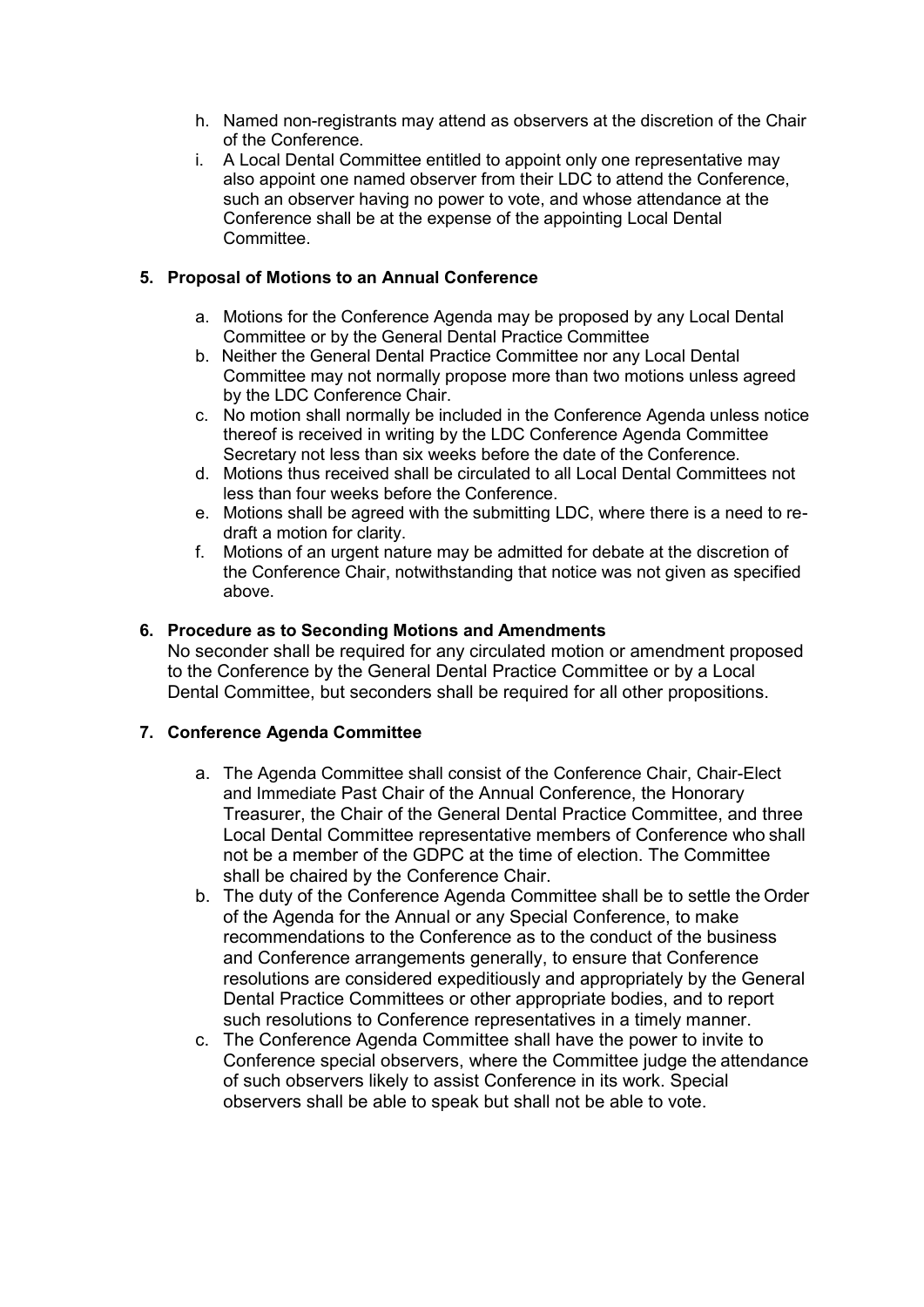## **8. Composition of Agenda**

- a. Motions shall so far as possible be arranged into blocks according to their general subject.
- b. The Agenda Committee shall have power to direct that any two or more motions shall be debated together while being voted on individually, or, where they reiterate existing policy collectively. Motions grouped in this way shall be indicated on the Agenda.
- c. The Agenda Committee shall have power to direct that a single motion shall be included in the Agenda in substitution for any two or more motions proposed by Local Dental Committees, the substitute motion being indicated on the Agenda together with the motions which it replaces.
- d. The Agenda Committee may indicate with a 'P' (for 'Policy") motions which, in the opinion of the Agenda Committee, represent a reaffirmation of existing Conference policy. The Conference Chair shall have power to put such motions indicated to the Conference without debate.
- e. A motion included in the Conference Agenda shall be withdrawn only with the consent of Conference.

## **9. Rules of Debate**

- a. A member of the meeting shall stand when speaking and shall address the Chair unless prevented by physical infirmity.
- b. Every member shall be seated except the one who may be addressing the meeting, and when the Conference Chair rises no one shall continue to stand, nor shall anyone else rise until the Chair is resumed, and the Conference Chair shall be deemed to have risen when speaking to the Conference.
- c. A member shall not address the meeting more than once on any motion or any amendment, but the mover of the resolution or amendment may reply and in his reply shall confine him or herself strictly to the answering of previous speakers and shall not introduce any new matter into the debate.
- d. Subject to the right of Conference by resolution to vary the time allowed to speakers, no speech whether in moving a resolution or otherwise, shall exceed three minutes in length, provided that no speech shall exceed 1 minute where the speaker is exercising his right of reply to amendment.
- e. Where motions have been grouped for debate together, under Standing Order 8b, no amendment to an individual motion shall be considered until the general debate has been concluded and the motion is to be put to the vote.
- f. If Conference decides to restrict the time available for discussion of motions, then the proposer of any motion must be given the opportunity to: (a) present the motion subject to that time constraint, or (b) withdraw the motion, or (c) agree that the motion be referred to the GDPC for consideration without debate or vote.
- g. The Conference Chair shall have power to curtail debate and move on to the next business provided that the mover of any motion or amendment so curtailed shall have the right to reply before a vote is taken.
- h. A proposal 'that the meeting proceed to the next business' or 'that the question be now put' shall require a two thirds majority of those present and voting.

## **10. Amendments**

An amendment shall be: to leave out words; to leave out words and insert or add others (provided that a substantial part of the motion remains and the original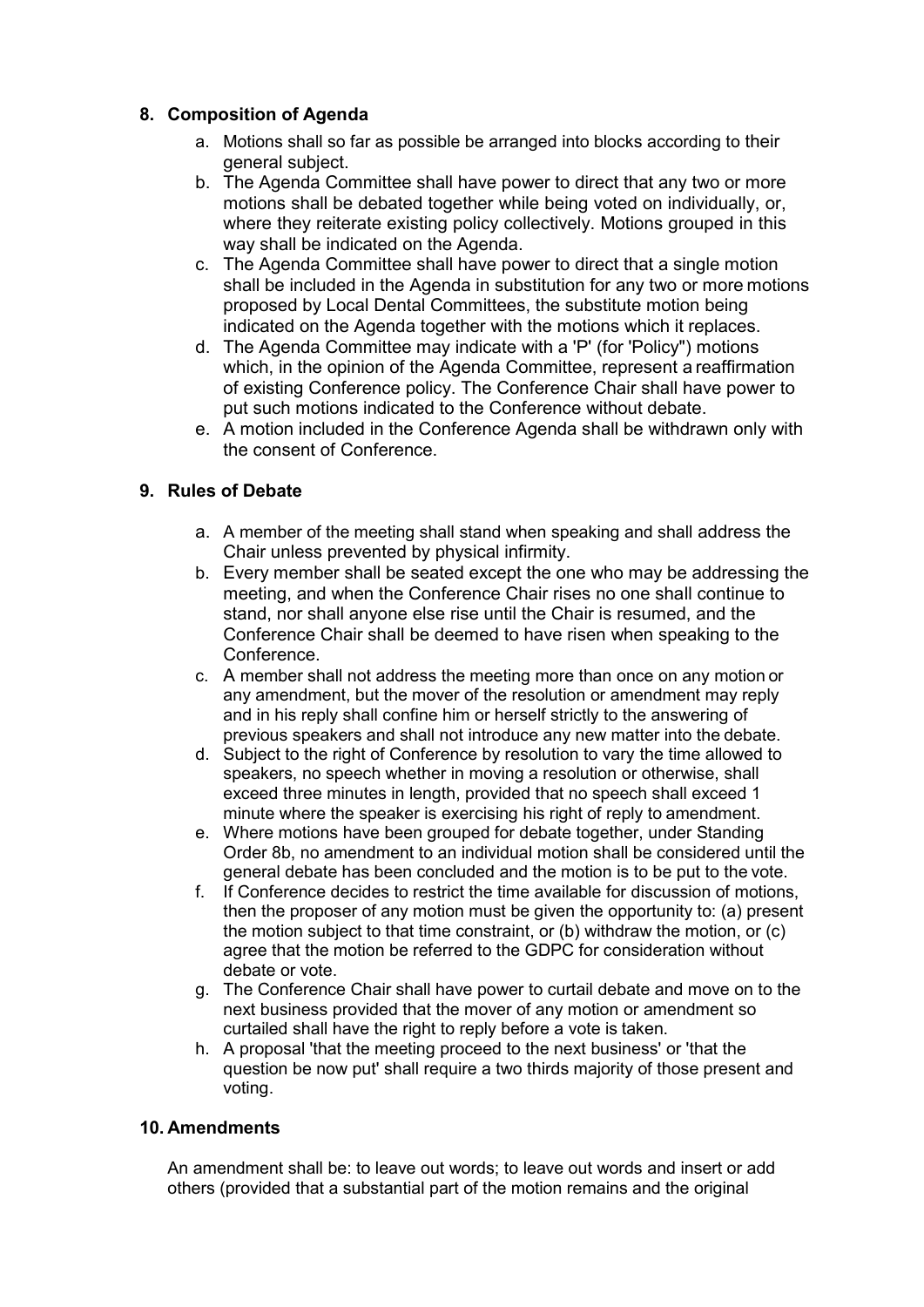intention of the motion is not enlarged or substantially altered); to insert words; or be in such form as shall be approved by the Conference Chair.

- a. No amendment to any motion shall be considered by Conference unless notice thereof is received in writing by the Secretary of the Conference Agenda Committee not less than five days before the date of the Conference, except that amendments to correct drafting errors or ambiguities shall be accepted without notice.
- b. No urgent amendment from the floor shall be considered until a copy of the same with the name of the proposer and seconder has been handed in writing to the Conference Chair.
- c. Subject to the above conditions of reply, where an amendment has been received by Conference the mover of the motion to be amended shall have the right to reply to the proposed amendment.
- d. Whenever an amendment to an original motion has been moved and seconded no subsequent amendment shall be moved until the first amendment has been disposed of, but notice of any number of amendments may be given to the Conference Chair.
- e. If an amendment be carried the motion as amended shall take the place of the original motion and shall become the substantive motion upon which any further amendment may be moved.

## **11. Voting**

- a. Save as provided in Standing Order 13(c) only representatives of Local Dental Committees and of the Conference Agenda Committee shall be entitled to vote.
- b. The voting rights of each country's representatives shall be restricted to issues relating to their country, and issues which relate to the United Kingdom as a whole. This shall be indicated against the motion on the Conference Agenda.
- c. Voting shall be by show of hands, or by electronic means, unless a formal division is requested and seconded. Where a request for a formal division has been made the request shall be put to the vote immediately and without debate and decided by a show of hands.
- d. Where a formal division is agreed, the names and votes of members present shall be taken and recorded, votes and abstentions being reported in the minutes of the Conference according to LDC rather than to individual members.
- e. Where the number of votes cast is equal, the Conference Chair has the right to a casting vote.

### **12. Motions not debated**

The proposers of motions which have not been debated by the close of the Conference shall be invited to submit explanatory memoranda in support of their motions, which with the motions to which they relate shall stand referred to the General Dental Practice Committee for consideration.

## **13. Election of Conference Chair**

a. At each Annual Conference a Chair-Elect shall be chosen to hold office as Chair-Elect from the end of the Conference at which he or she is chosen to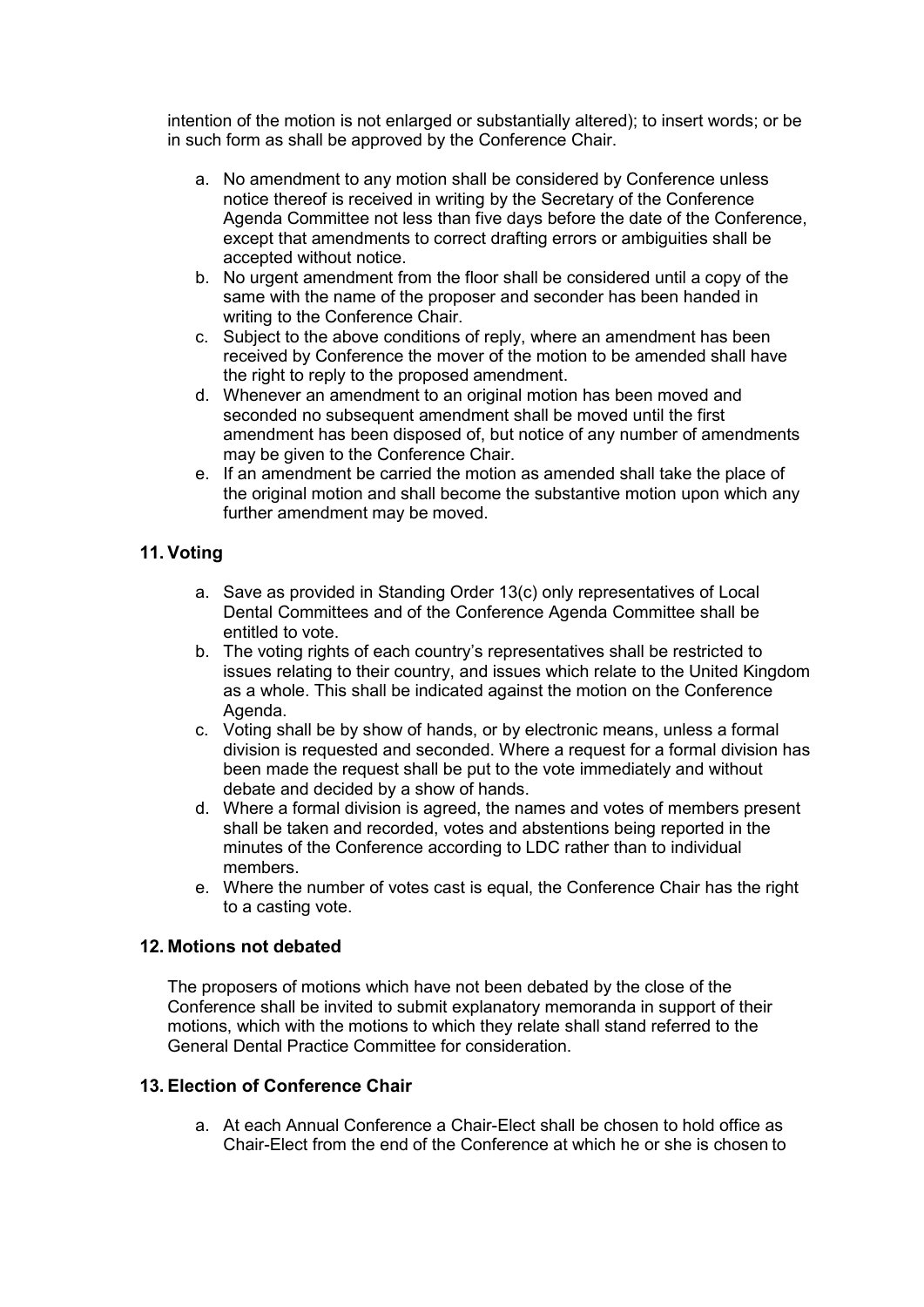the end of the following Annual Conference, and then to become Conference Chair until the end of the next following Annual Conference.

- b. Nominations for the Chair-Elect shall be made from the floor of the Conference.
- c. All members of the Conference shall be entitled to vote.
- d. Should the Conference Chair or Chair-Elect demit Office for any reason before completing a full term, the Conference Agenda Committee shall have the discretion to appoint a deputy until the following Annual or Special Conference, whichever is sooner.

### **14. Election of Conference Representative**

At each Annual Conference one person shall be elected to the Conference Agenda Committee to hold office from the end of the Conference at which he is elected for a period of three years. Nominations shall be made from the floor.

## **15. Election of Members of General Dental Practice Committee**

- a. At each Annual Conference one person shall be elected to the General Dental Practice Committee to hold office from the end of the Conference at which he is elected to the end of the third following Annual Conference.
- b. If any person so elected shall die or retire or otherwise cease to represent the Conference on the General Dental Practice Committee before the expiration of his term of office the vacancy thereby created may be filled by election at the next following Annual Conference and the person then elected shall hold office for the remainder of the term of office of the person he succeeds.
- c. Nominations for election shall be made by Local Dental Committees and shall be sent to the Secretary of the Conference Agenda Committee in writing so as to reach him or her not later than six weeks before the Conference.

## **16. Election of Managers of British Dental Guild**

At each Annual Conference a representative shall be elected to serve upon the Board of Managers of the British Dental Guild.

### **17. Returning Officer**

The Chief Executive of the British Dental Association, or, in the absence of the Chief Executive, an appointed deputy, shall act as Returning Officer in connection with all elections. The Returning Officer shall not be able to speak to a motion.

### **18. Honorary Treasurer**

- a. At each Annual Conference an Honorary Treasurer shall be elected and he or she shall hold office until the end of the next succeeding Annual Conference.
- b. It shall be the duty of the Honorary Treasurer to receive monies forming the Conference Fund and to hold and disburse such monies in accordance with the instructions of the Annual Conference. He shall prepare and submit such Accounts as the Conference shall require.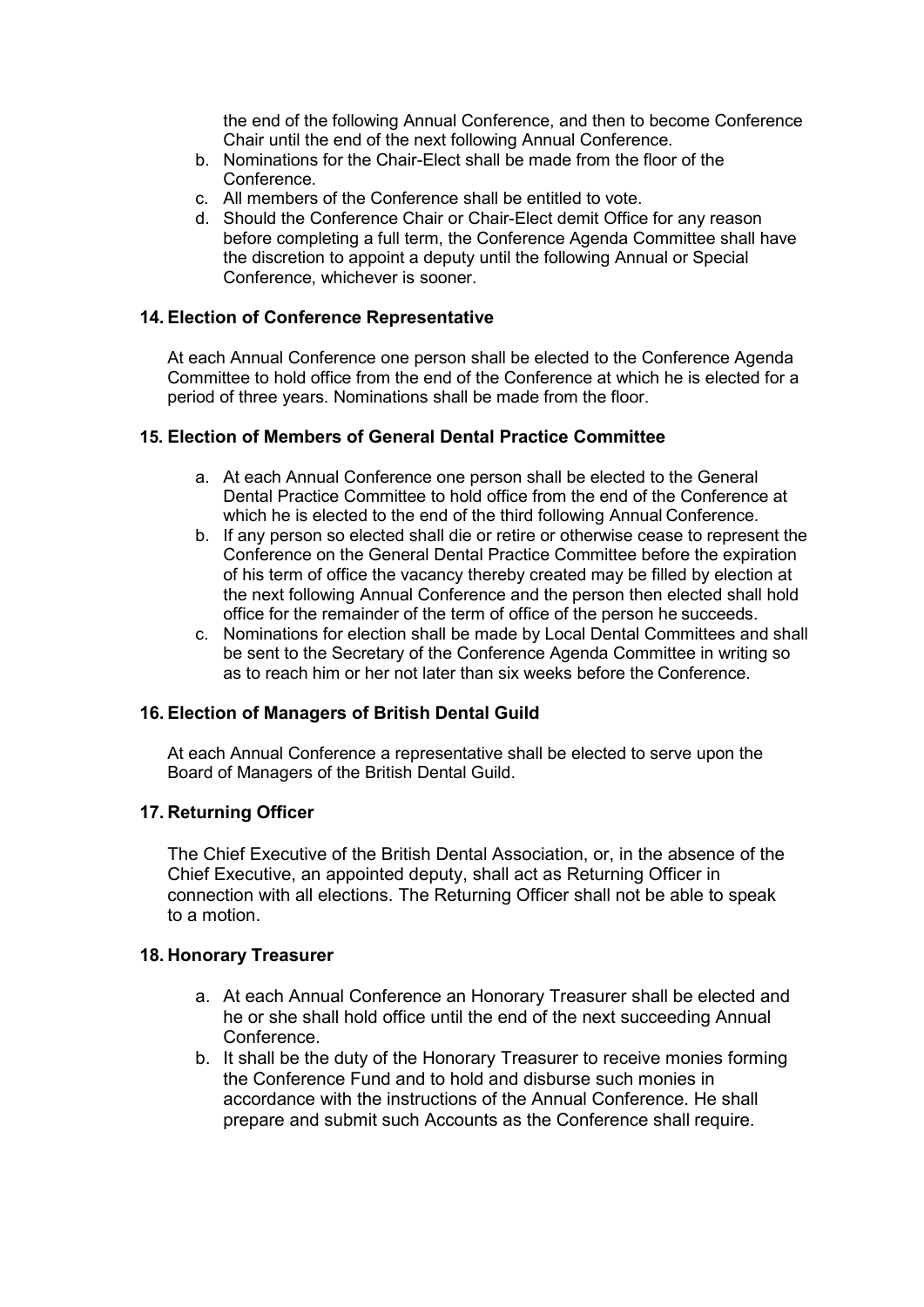## **19. Honorary Auditors**

At each Annual Conference two Honorary Auditors shall be elected. It shall be the duty of the Honorary Auditors to examine and report upon the accounts submitted by the Honorary Treasurer to the Annual Conference next following their appointment.

## **20. Finance**

- a. All Local Dental Committees entitled to be represented at the Conference shall contribute to the Conference Fund, at rates to be proposed from time to time by the Conference Treasurer and with the approval of Conference, with each Local Dental Committee's contribution being in proportion to the GDS contract value of the LDC electoral area on September 30 immediately preceding the Conference.
- b. The Conference Fund shall be used to defray the travelling and subsistence expenses incurred by Local Dental Committee representatives in attending the Conference, at such rates and subject to such conditions as shall be decided by the Conference.
- c. If the appropriate contribution to the Conference fund remains outstanding by the end of the month immediately preceding that in which the Conference is to be held, the LDC may not be permitted to attend.
- d. The travel and subsistence expenses of representatives attending on behalf of Local Dental Committees in Scotland shall be a matter for the Scottish Conference of Local Dental Committees.
- e. The travel and subsistence expenses of representatives attending on behalf of Local Dental Committees in Northern Ireland shall be a matter for the committees in Northern Ireland.
- f. The Conference Fund shall be used to cover other expenditures properly incurred in connection with the Conference, as Conference may decide.
- g. All the expenses of a Special Conference convened on requisition shall be defrayed out of the Conference Fund.
- h. The Conference Fund may be used to reimburse the travel and subsistence expenses of LDC members from England and Wales who attend the annual LDC Officials' Day event on behalf of their LDC.
- i. Members of the LDC Conference Agenda Committee will be separately reimbursed for their travel and subsistence costs incurred in attending the LDC Officials' Day. Agenda Committee members will also be compensated by the LDC Conference Fund for their time in attending the LDC Officials' Day on behalf of the LDC Conference, at the British Dental Guild rate.

## **21. Suspension of Standing Orders**

- a. Any one or more of the Standing Orders or parts thereof may be suspended by the meeting provided that three-fourths of those present and voting shall so decide.
- b. Except where otherwise stated, the Standing Orders shall remain in force at the conclusion of an Annual Conference and will apply to any Special Conference of Local Dental Committees as may be convened.
- c. No motion to amend the Standing Orders from a Local Dental Committee shall be in order unless received in writing by the Secretary of the Conference Agenda Committee not less than six weeks before the date of